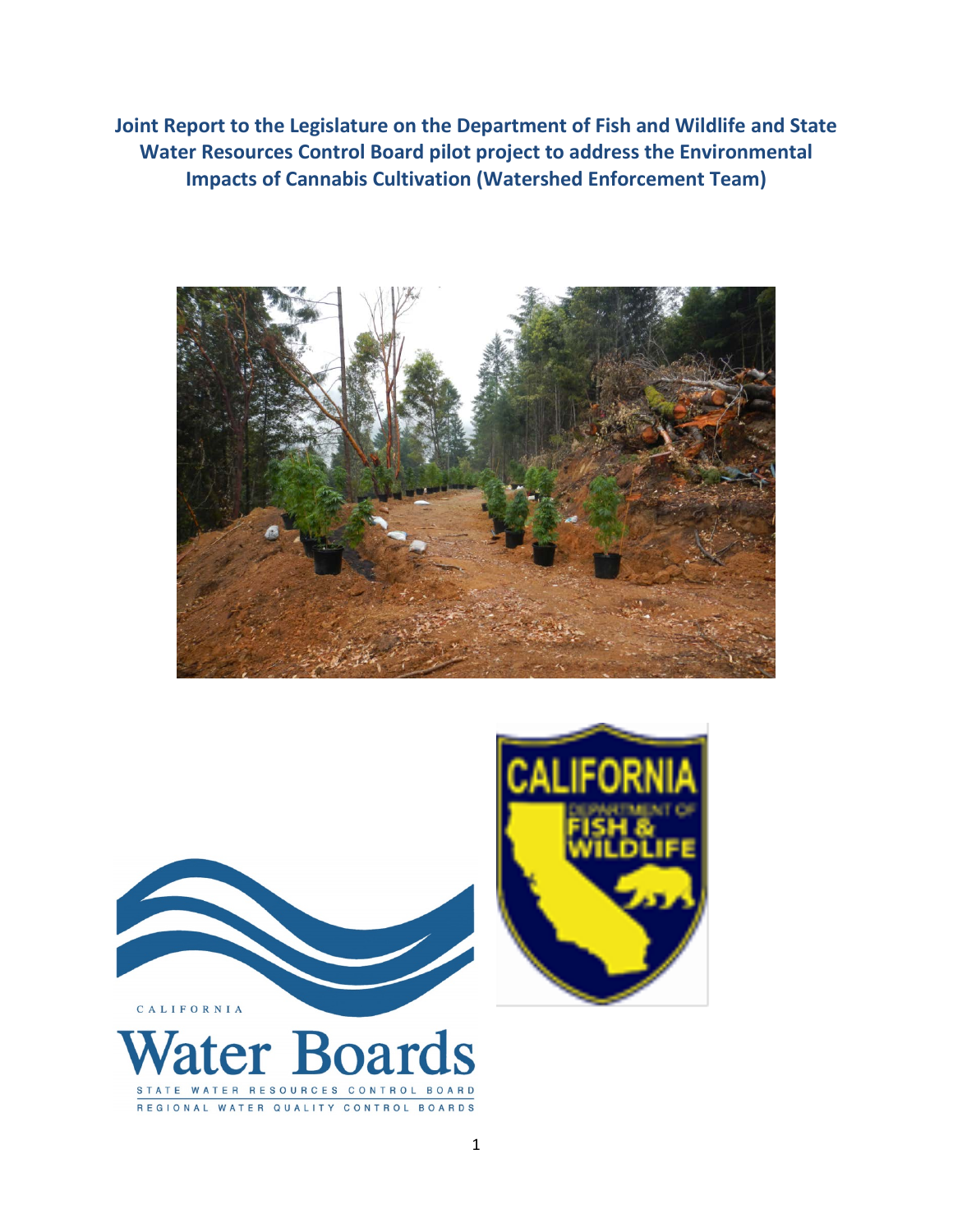This report is in response to the 2014-2015 Supplemental Report for item 3600-001-0001- Department of Fish and Wildlife (Department or CDFW), which provides the following directive:

*"The Department of Finance shall report, on behalf of the Marijuana Task Force, on or before January 10, 2015, to the Assembly and Senate budget committees, on its recommendations to require marijuana producers growing under Proposition 215 protections, to comply with regular permitting, and with any need for regulatory changes to allow law enforcement to accompany regulators for site visits."*

In this report, the Department and the State Water Resources Control Board (Water Board)<sup>[1](#page-1-0)</sup> provide an overview of the joint pilot project to address environmental degradation resulting from marijuana cultivation, a discussion of the agencies' interaction with other state agencies, and a discussion of the program's outcomes between August 2014 and February 1, 2015. This report also describes that the CDFW and the Water Board intend to require that marijuana producers growing on private lands comply with CDFW's and the Water Boards' existing and soon-to-be adopted permitting programs and current environmental protection laws. There is no need for a regulatory change that would allow law enforcement to accompany regulators on site visits as that authority currently exists.

### **Background**

While the Department, as the trustee agency of the state's fish and wildlife resources, and the Water Boards, as the trustee agencies of the state's water quality and water supply, have been engaged in enforcement activities relating to cannabis cultivation for many years, they recently proposed through the Governor's Office a pilot project to deploy regulatory measures and a focused enforcement effort regarding growers on private lands. The pilot project arose, in part, out of the rapid escalation of cannabis cultivation and proliferation of cultivation sites, primarily in Northern California.

Based on satellite imagery and aerial photography, the Department confirmed in 2014 that streams and rivers that contain threatened and endangered species habitat have experienced a five-fold increase in grading and land clearing activities in the last five years as a result of conversion for cannabis cultivation. The CDFW study results indicate water diversion for marijuana cultivation could completely dewater three of four study streams. Study results were confirmed in the summer of 2014 when water diversion for marijuana cultivation, in combination with severe drought, caused large segments of these same streams to run dry. In all, CDFW personnel documented or received public reports of more than 24 salmon and steelhead streams going dry in the northwestern portion of California due to drought and excessive use for marijuana cultivation.

<span id="page-1-0"></span><sup>&</sup>lt;sup>1</sup> The Central Valley Regional Water Quality Control Board, the North Coast Regional Water Quality Control Board and the State Water Resources Control Board, distinct state agencies, are all involved in the pilot project with CDFW. For the sake of simplicity, the three Water Board entities will be referred to herein simply as the Water Boards.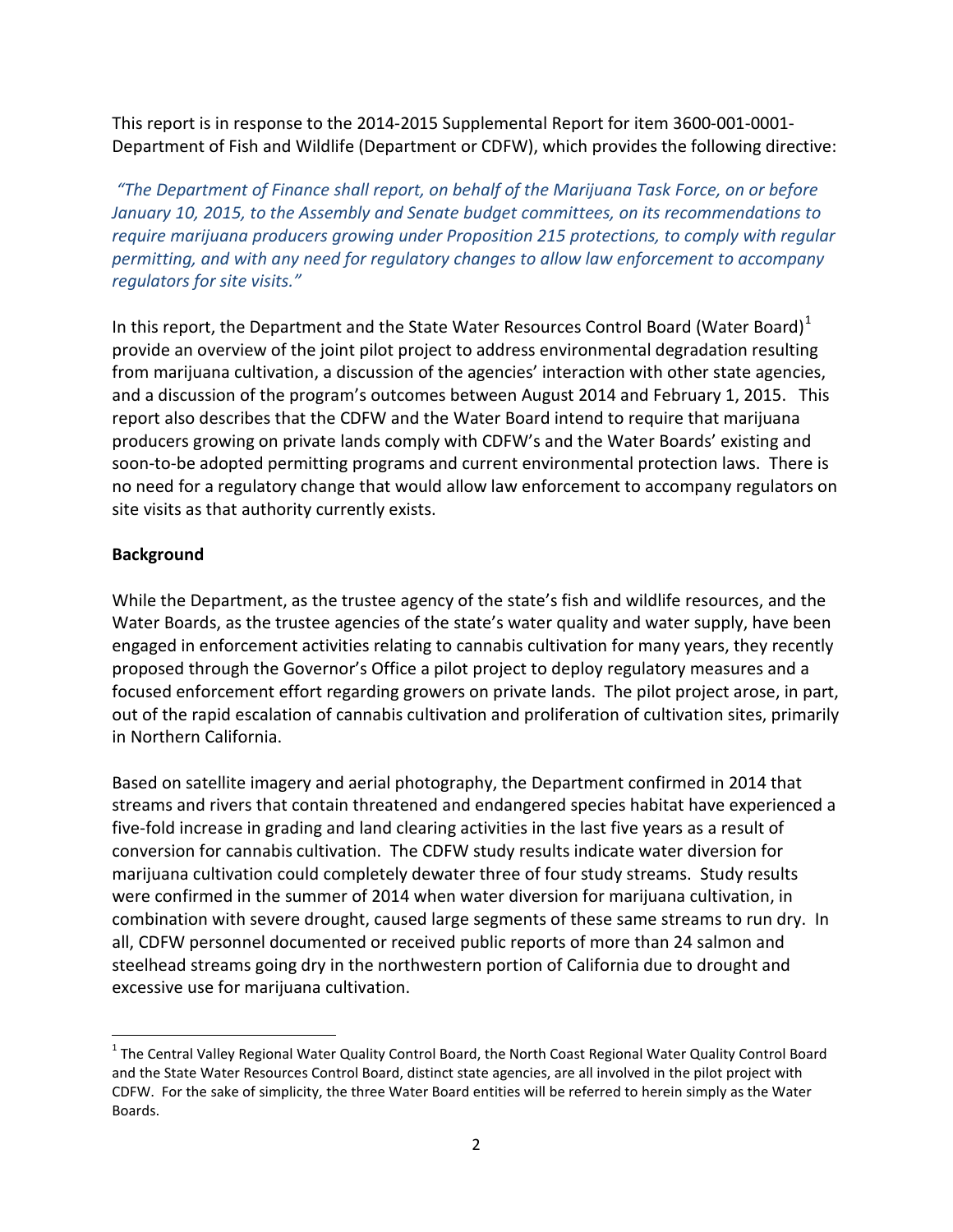Nearly all of the marijuana cultivation in drought-stricken watersheds in the state is occurring without regard to other applicable laws and regulations because cultivators do not apply for permits intended to protect water quality and fish and wildlife resources.



**Figure 1.** In 2012, southern Humboldt County alone contained more than 2,000 marijuana cultivation sites (each red dot indicates a site). The number of sites and the average size of these operations steadily increase every year.

The Budget Act of 2014 appropriated resources for both CDFW and the Water Board to reduce environmental damage caused by marijuana cultivation on private and high value state-owned public lands in California. CDFW received \$1.5 million and seven positions, and the Water Boards received \$1.8 million and 11 positions, to create a multi-disciplinary Marijuana Task Force, and to implement a priority-driven approach to address the natural resources damages from marijuana cultivation on private lands in northern California and on high conservation value public lands.

The pilot project's initial effort is focused in the geographic area where CDFW and the Water Board have the greatest need, which are those counties covered by CDFW Regions 1 (Del Norte, Siskiyou, Modoc, Humboldt, Trinity, Shasta, Lassen, Mendocino, and Tehama), and Region 4 (Tuolumne, Stanislaus, Mariposa, Merced, Madera, San Benito, Fresno, Monterey, Kings, Tulare, San Luis Obispo, and Kern). These counties are covered by the Central Valley and North Coast Regional Water Quality Control Boards, and the State Water Resources Control Board's Division of Water Rights. The pilot project has four components; (1) the development of a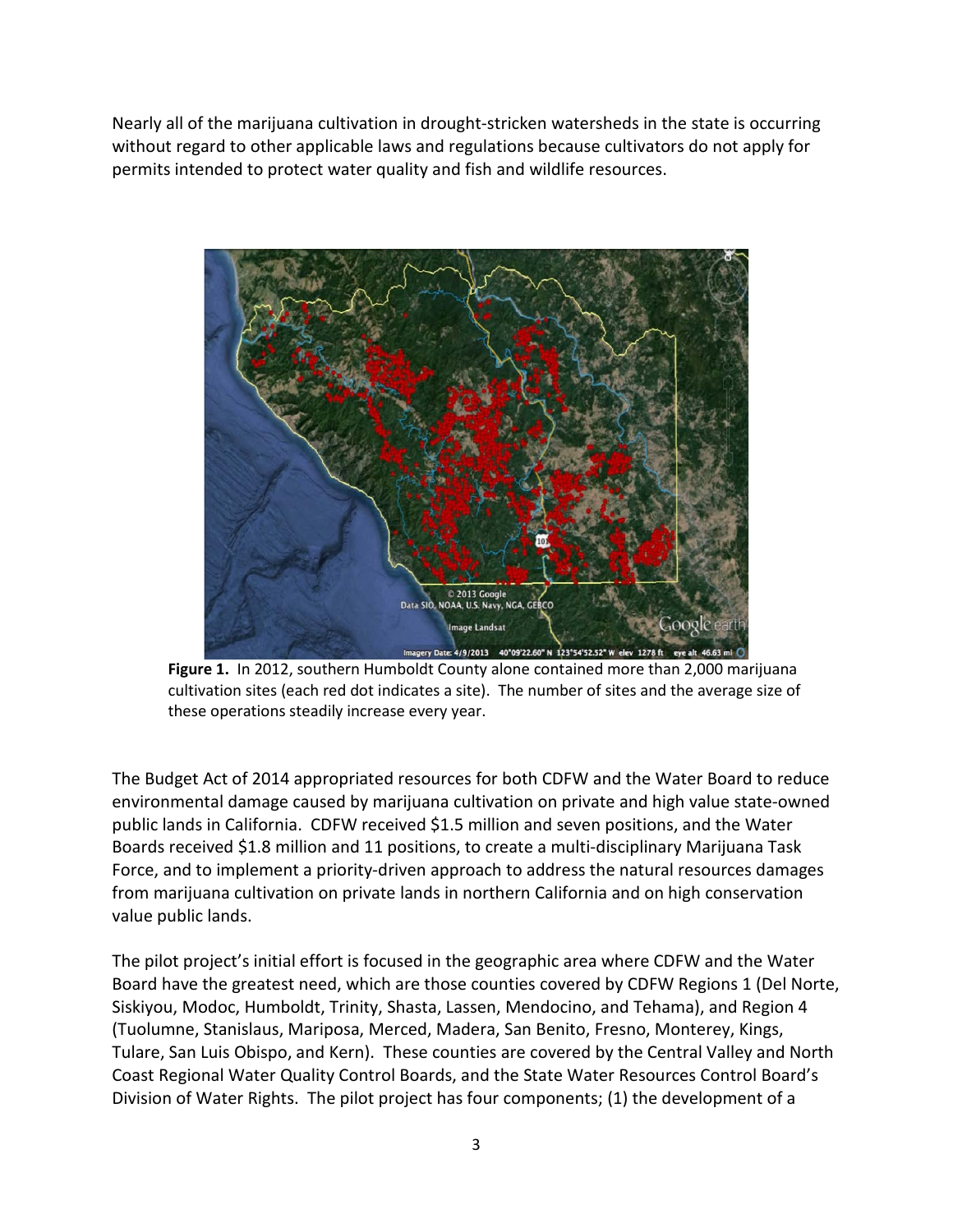regulatory program; (2) targeted enforcement in high value watersheds; (3) education and outreach to cultivators about best management practices; and (4) multi-agency coordination at the state and local level. CDFW's and the Water Boards objective is to prevent, assess, and remediate environmental damage from marijuana cultivation sites. CDFW's and the Water Boards' top priorities are to prevent environmental damage impacting streams and habitat and preserve scarce water supplies, each of which is being severely afflicted by the ongoing drought coupled with increased demands on stream flows caused by the rapid proliferation of cannabis cultivation sites.

### **Overview of the Program**

In July 2014, CDFW and the Water Board prepared a Strategic Plan entitled, "Regulation and Enforcement of Unauthorized Diversions; Discharges of Waste to Surface and Groundwater Caused by Marijuana Cultivation." The Strategic Plan describes a multi-agency approach for regulating environmental impacts and enforcing against crimes and civil violations associated with marijuana cultivation. The Plan directs CDFW to investigate and enforce violations of illegal streambed alterations associated with marijuana production, and the Water Board to investigate and enforce against violations of water quality laws, regulations and objectives as well as unauthorized diversions of surface water.

In August 2014, CDFW formed the Watershed Enforcement Team (WET) to implement the Strategic Plan. The specific mission of WET is to accomplish the objectives of the Strategic Plan: permitting, enforcement, education and outreach, as well as coordination with other agencies. WET is composed of one Wildlife Officer Supervisor (Lieutenant), two Wildlife Officers, two Senior Environmental Scientists (Specialist), one Attorney, and one Associate Government Program Analyst. At about the same time, the Water Board formed its WET teams, consisting of water resources control engineers, geologists, environmental scientists and a senior attorney. Four are stationed in the Central Valley Region's Redding office, four are stationed in the North Coast Region's Santa Rosa office, and three, including the senior prosecutor, are stationed at the Office of Enforcement in Sacramento.

## **Program Outcomes**

## *Permitting*

The Water Board is in the process of promulgating a conditional waiver of waste discharge requirements (permit) in both the North Coast and Central Valley Regions. A conditional waiver of waste discharge requirements will require all persons engaged in the activity of cultivating cannabis to enroll in the program, comply with terms and conditions and pay a fee. While the permits must undergo a public process before they can be adopted by the respective Regional Water Boards, they are expected to contain such terms and conditions as, among others, a site operations plan, proper fuel storage and maintenance, appropriately sized and graded stream crossings, appropriately graded grow and structure pads, guidelines for fertilizer use and pest control and water conservation measures. The North Coast Region is expecting to have its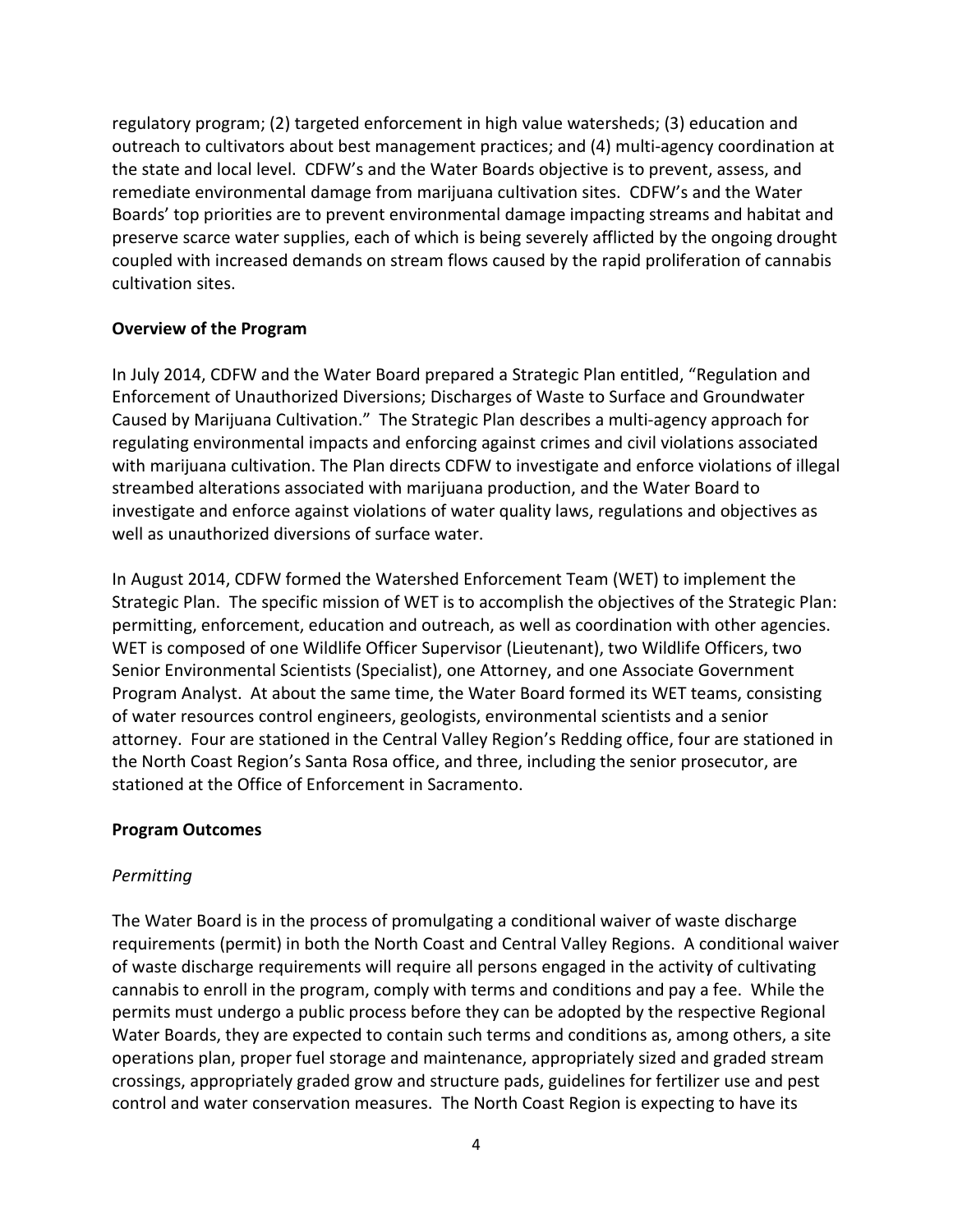permit available for public comment in March, and hopes to have the permit considered for adoption by its Board in Summer, 2015. The Central Valley Region's permit is approximately 4- 6 months behind the North Coast Region's due to differences in the applicable Basin Plan and other existing regulatory programs. The permits only apply to activities conducted on private land.

## *Education and Outreach*

Members of the CDFW and Water Board team made presentations on the adverse environmental impacts of cannabis cultivation and the pilot project to the Association of California Water Agencies, the Association of Environmental Planners, the Governor's Prevention and Advisory Council, the Emerald Growers' Association, the Small Farmer's Association, the Humboldt Watershed Council, the California Association of Counties, the California Bar Association (North Coast Environmental Chapter), a group of loosely affiliated medical marijuana advocates from the Central Valley, the Western Plant Science Association, California NORML, California Cannabis Industry Association, American for Safe Access, CalTrout, Trout Unlimited and the Nature Conservancy.

Pilot project staff has distributed over 2,000 flyers providing basic information about safe environmental practices to be printed and distributed at public meetings, at grower's supply shops and other places where cannabis cultivators purchase materials. We have just proofed a flyer to be sent to all licensed grading contractors in the pilot project area warning of the potential liability for improperly graded areas that threaten to discharge sediments or other pollutants to waters.

Between the Department and the Water Boards, we have undertaken over a dozen radio interviews addressing the adverse impacts of cannabis cultivation and the components of the pilot project, in addition to many dozens of newspaper and periodical interviews resulting in print stories. Publications where CDFW and/or the Water Boards have addressed adverse environmental impacts and/or the pilot project include the Associated Press, the New York Times, Discover Magazine, the San Francisco Examiner, the Santa Rosa Press Democrat, the Eureka Times Standard, and the Willits News.

The agencies are working with the California Department of Pesticide Regulation to develop and circulate information about safe, non-chemical pest control practices.

## *Enforcement*

In September of 2014, WET Wildlife Officers received training while working with the CDFW's Marijuana Enforcement Team (MET) and local county drug task forces. During this training, these Wildlife Officers played an important role in seizing several thousand pounds of processed marijuana. WET Environmental Scientists prepared field data sheets and templates for Environmental Impact Assessments and acquired the necessary tools to properly investigate violations. These scientists also worked closely with WET Wildlife Officers to organize case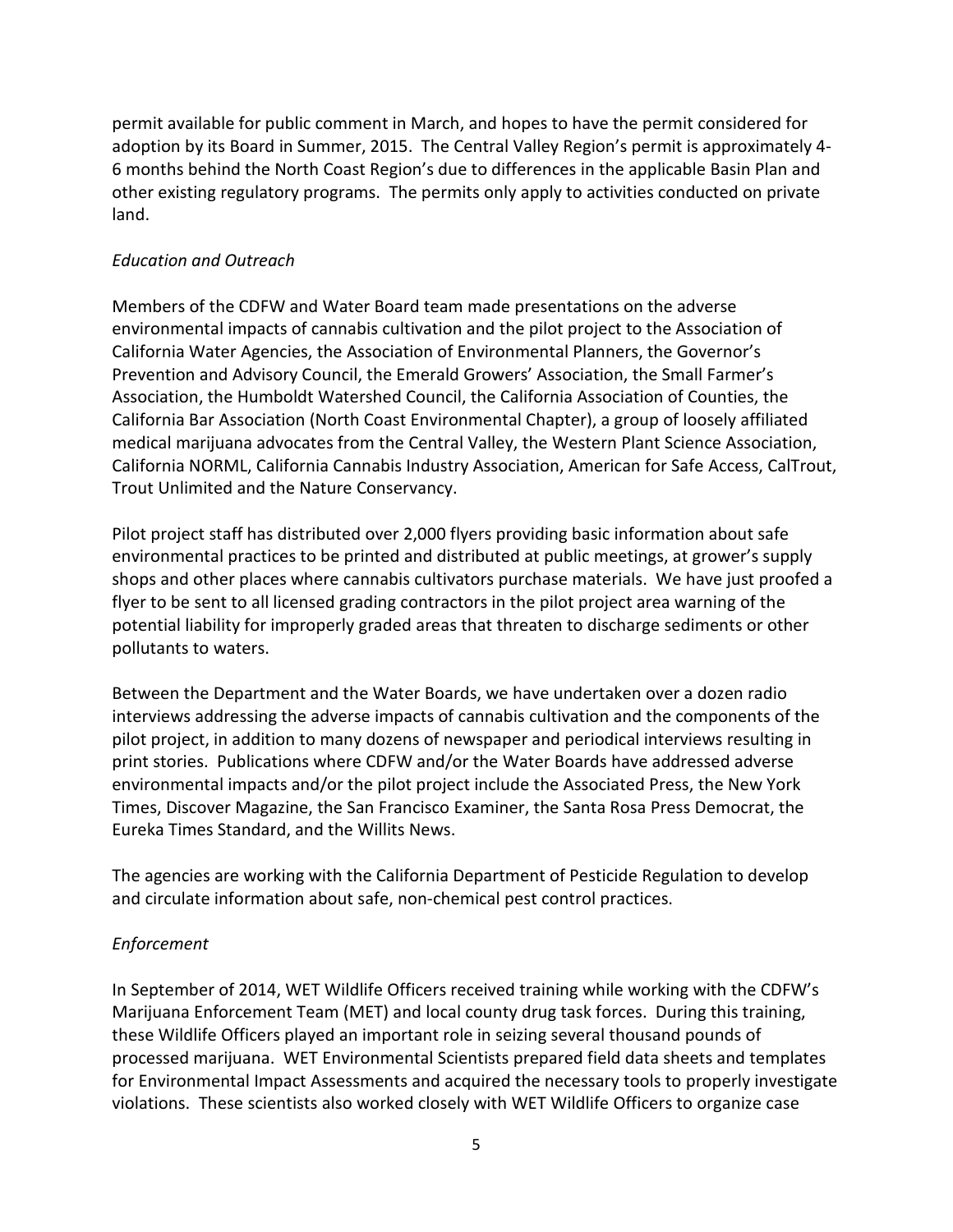work and timelines. Meanwhile, Water Board team members received training in inspection protocols and violations and prepared to enter the field.

CDFW and the Water Boards undertook 42 site inspections in the pilot area between September 2014 and February 1, 2015. The multi-disciplinary team noted unauthorized discharges of waste, unauthorized diversions of water, diversions without streambed alteration agreements and other water quality violations. Most cases will result in administrative civil liability actions by CDFW and/or the Water Boards, and/or cleanup and abatement orders. The remaining cases will be referred to the applicable County District Attorneys for criminal prosecution, or to applicable County Counsels' offices for civil code and nuisance abatement actions. WET staff also took 23 public complaints (phone calls, emails, interviews) in September, mostly concerning water trucks diverting stream flow on fish-bearing waterways.

(See Figure 3.)



**Figure 3.** CDFW personnel inspecting an unpermitted pond found adjacent to a marijuana cultivation site. This pond captured and diverted all the water from a small tributary to an important salmon and steelhead stream.

# *Multi-Agency Coordination*

CDFW and the Water Board have met with the United States Department of Justice and United States Environmental Protection Agency to discuss the pilot project and how it is consistent with recent guidance to the United States Attorneys with respect to cannabis enforcement under federal law. (*See 8/29/2013 Memorandum for all United States Attorneys; Guidance Regarding Marijuana Enforcement.*)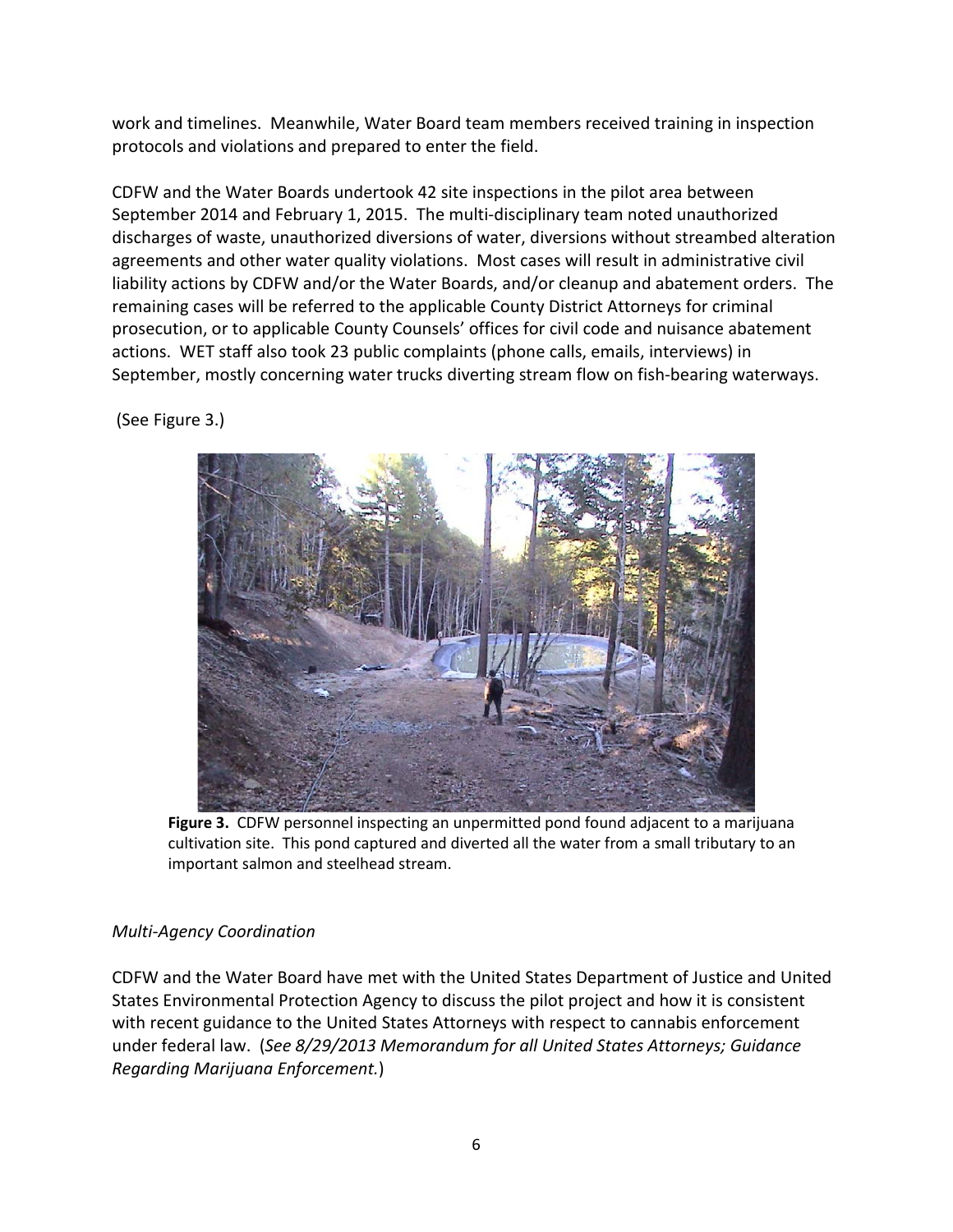The agencies are engaged in ongoing meetings with the California Department of Pesticide Regulation regarding the safe use of pesticides and developing educational materials concerning non-chemical pest control. We have also met with a variety of other state agencies to brief them on the pilot project and investigate and ascertain what rolls they can play in helping stop the adverse environmental impacts from cannabis cultivations, including the Department of Toxic Substances Control, CalRecycle, the Department of Forestry and Fire Protection, the Board of Forestry, the Department of Water Resources, the Department of Justice, the District Attorneys' Association, the North Coast Sheriffs, the Rural County Representatives of California, some Resource Conservation Districts, the Agriculture Commissioners and the Board of Equalization.

Critically, we have met with law enforcement and civil officials, including members of Boards of Supervisors, County Counsels, Sheriffs, District Attorneys, County Planners and Code Enforcement officers and County Executives in Butte, Shasta, Siskiyou, Tehama, Mendocino, Trinity, Yuba and Humboldt Counties. The pilot project team members coordinate inspections and enforcement actions with local law enforcement and civil officials to ensure we are leveraging our resources to the maximum extent practicable, and that we are not interfering with local efforts aimed at protection of the environment and/or the public healt

## **DFW and Water Board Recommendations Regarding Possible Legislative/Regulatory Changes Needed to Assure Growers Under Proposition 215 Comply with Existing Permitting Requirements**.

# *DFW Lake and Streambed Alteration Agreement Fee Enhancement for Marijuana Cultivation Sites that Require Remediation.*

CDFW is considering a proposal to modify its Lake and Streambed Alteration (LSA) permitting program by increasing the fees that marijuana growers must pay to apply for LSA permits associated with MCS that require remediation. Specifically, CDFW is considering whether to update California Code of Regulations section 699.5 to add a separate fee schedule specific to MCS that require remediation. CDFW believes that increasing the fee schedule for LSA permits sought for MCS that require remediation will give unpermitted marijuana producers, growing under Proposition 215, an incentive to comply with CDFW's LSA permitting program before MCS remediation is necessary.

In 2014, the Departments' Region 1 office issued LSA permits for approximately 11 MCS's in Humboldt County. The Humboldt County Sheriff's Department estimates there are more than 4,000 such sites spread throughout this mostly rural county. If one compares the number of MCS-related permits issued in Humboldt County to this law enforcement estimate, CDFW has permitted approximately .002% of all MCS in one third of the Emerald Triangle (includes Humboldt, Trinity, and Mendocino counties). If CDFW and SWRCB are successful in getting regulatory compliance with even one quarter of Northern California marijuana growers, one can expect a substantial increase in permit applications for these often complex projects.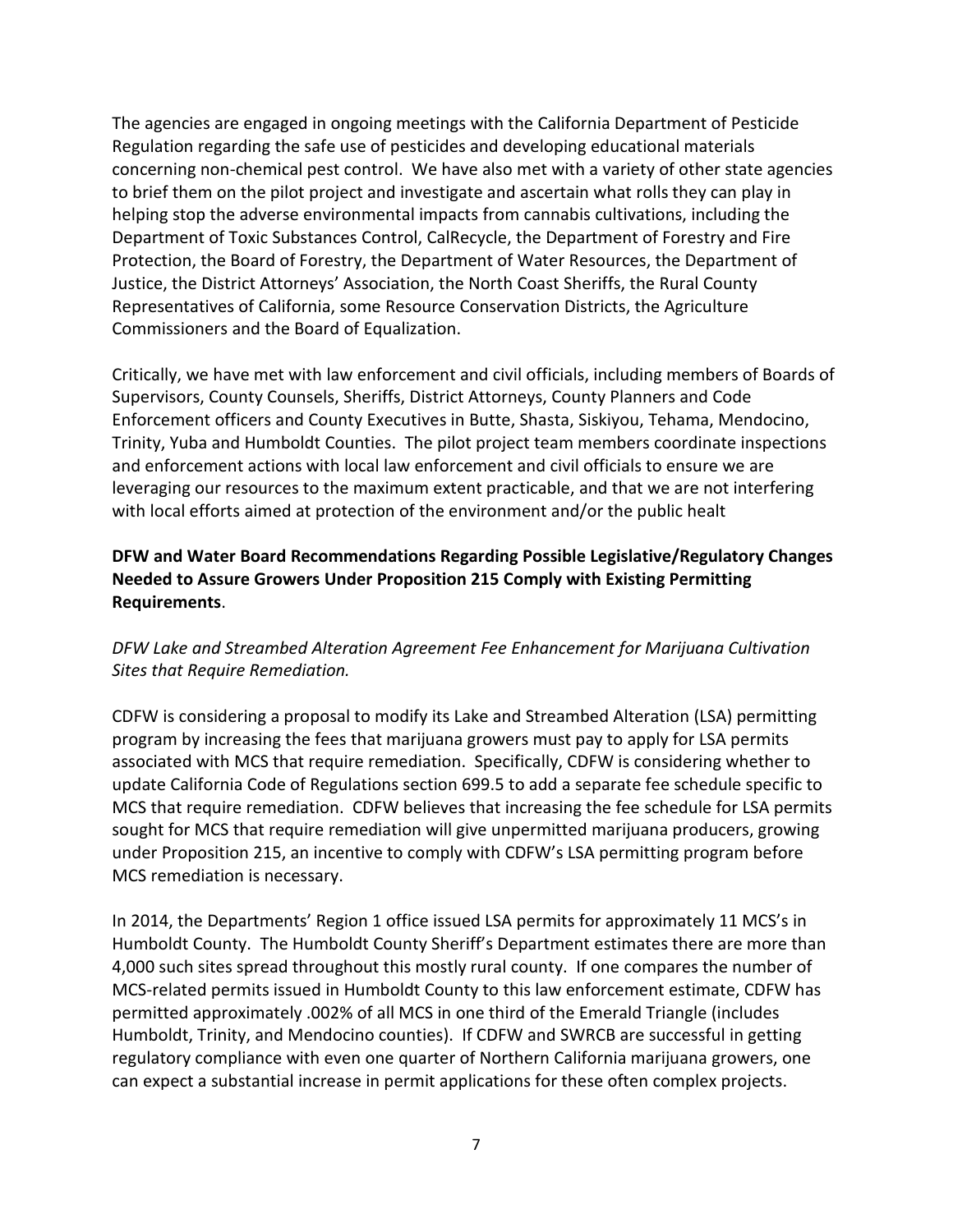The LSA permitting of a MCS cleanup is complex. Most sites, typically inspected on search warrants during the summer cultivation season, require some form of expedited remediation measures before the onset of winter rains due to poorly constructed roads, stream crossings, on-stream dams, and cultivation areas graded into very steep and erosive terrain. Without timely remediation, MCS's can impair water quality through direct and indirect sediment delivery to stream channels, which negatively impacts important habitat for state and federallylisted aquatic species.

The potential for MCS's to significantly impact the state's natural resources requires immediate action on the part of the CDFW's permitting staff. While the governing statutes require staff to issue an LSA within 90 days of receiving a complete application, the permitting of MCS remediation is typically expedited in the interest of protecting public trust resources. Such permitting is often completed well before the 90 day statutory timeline, to ensure construction activities are completed before inclement weather. In addition, given the potential for impacts to sensitive species and habitats, permit application processing for MCS cleanup is often given preference over more typical project applications (i.e. a single culvert installation on a private road in an urbanized setting).

This unconventional permitting process is problematic for a number of reasons. First, the additional workload is unanticipated and strains the CDFW's personnel resources. No additional staff are available to process these unexpected permit applications. Second, application processing and issuance of permits for law-abiding citizens are delayed, creating an unfair burden on those who followed the law. Third, expediting permits for MCS remediation does not dissuade people from continuing to violate Fish and Game Code section 1602. Given that these fees are identical for lawful applications and an expedited timeline to receive a permit, the process could possibly encourage unscrupulous growers to choose the unlawful route.

CDFW regulatory staff spend considerably more time on LSA applications' associated with MCS remediation than more typical permit applications. Remediation plans included in these LSA applications often contain engineered grading plans, habitat restoration or enhancement plans, and strict timelines for completion. CDFW staff must review and approve those plans, and conduct frequent monitoring of sites to ensure proper implementation and completion. More complicated sites require additional staff with different areas of expertise, and thus greater staff time and personnel expenditures.

CDFW's WET program will greatly expand its efforts in 2015 to regulate the marijuana cultivation industry. In addition, the SWRCB will begin a regulatory program involving the permitting of MCS. Part of this new SWRCB program will include the need for applicants to apply for a LSA permit when applicable. If both programs are successful, CDFW expects a substantial increase in LSA permit applications. Existing staff will not be capable of handling this new permit workload in addition to conducting public outreach, working on enforcement efforts, documenting environmental damages, and monitoring existing permitted sites. Additional staffing resources and funding will be necessary to protect public trust resources. A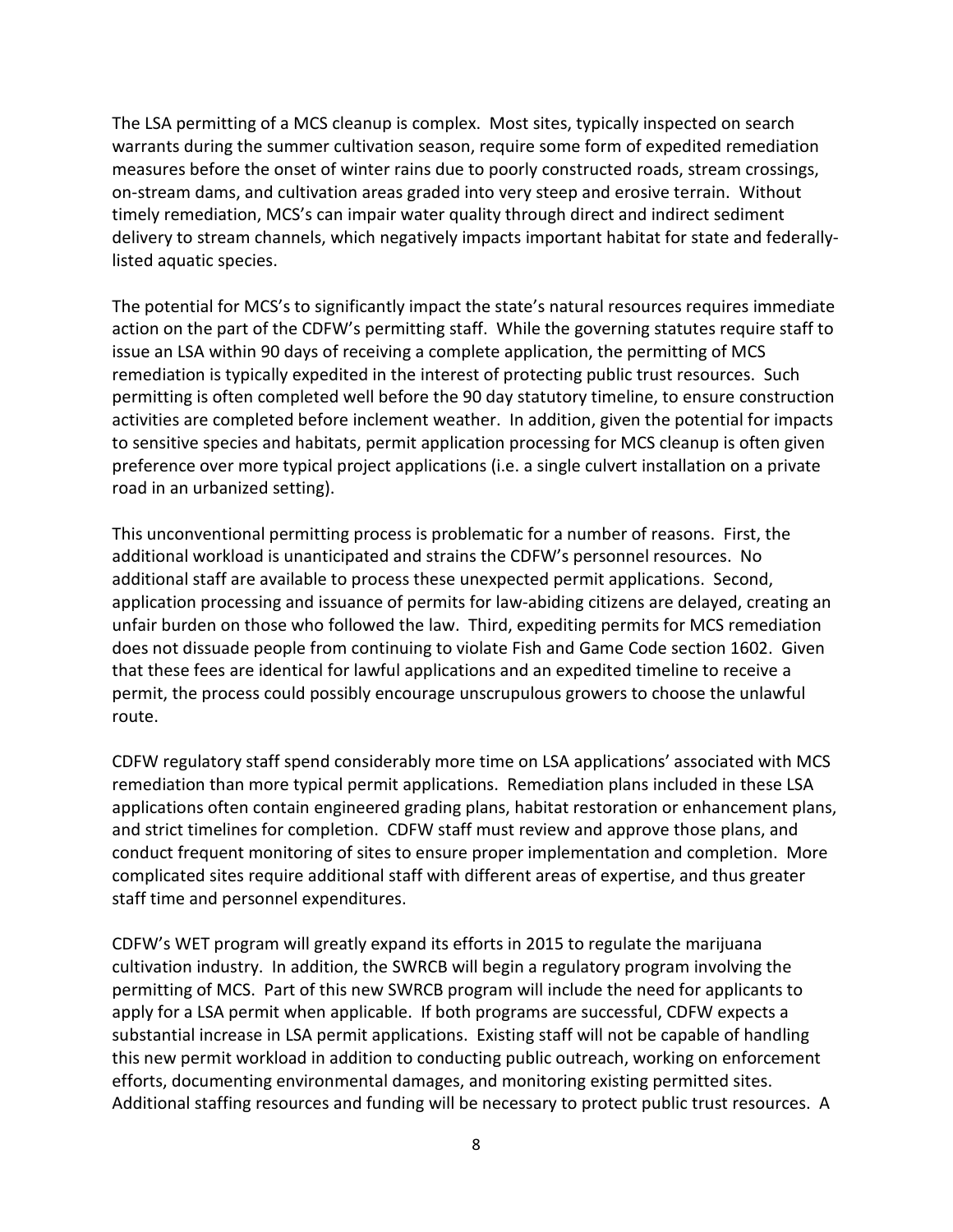fee enhancement on these new applicants would provide CDFW with the necessary funding to properly permit MCS.

CDFW proposes a fee enhancement of 300%, up to the statutory cap of \$5,000 (see Fish and Game Code section 1609(b)(1)), to obtain a LSA permit that requires MCS remediation in order to help ameliorate the unconventional permitting process described above. Each segment of the fee schedule would increase correspondingly. This enhancement would help fully fund the true cost of staff processing MCS permits, enable CDFW to hire additional staff to help process these complicated permits and the anticipated increase in permit applications as the WET team expands its operations, and would provide a disincentive for violating Fish and Game Code Section 1602.

| Project Cost        | <b>Current Fee</b> | Proposed Fee |
|---------------------|--------------------|--------------|
| \$0-\$5,000         | \$245.50           | \$736.50     |
| \$5,000-\$10,000    | \$307.25           | \$921.75     |
| \$10,000-\$25,000   | \$613.75           | \$1,841.25   |
| \$25,000-\$100,000  | \$921.00           | \$2,763.00   |
| \$100,000-\$200,000 | \$1,351.50         | \$4,054.50   |
| \$200,000-\$350,000 | \$1,833.25         | \$5,000.00*  |
| \$350,000-\$500,000 | \$2,763.25         | \$5,000.00   |
| \$500,000 or more   | \$4,912.25         | \$5,000.00   |

#### **Table 2. CDFW Standard LSA Agreement Current Fee Schedule and Proposed Change for MCS Remediation**

\* Regulatory fee cap per Fish and Game Code section 1609(b)(1).

## *State Water Resources Control Board Water Diversion/Storage Permit and Waste Discharge Permit.*

The Water Board's Division of Water Rights oversees and regulates California's system of water rights, including the diversion of surface waters. In the first major category, the Task Force is gathering information about, analyzing and developing solutions to address unauthorized diversions by cannabis cultivators. It is also doing the same with respect to riparian right holders who may be diverting consistent with their right, but are nevertheless adversely affecting in stream flows and, consequently, fish and wildlife habitat and drinking water supplies. In addition to addressing how best to deploy resources to curtail unauthorized diversions, the Task Force is looking at how to work with riparian right holders so that they can divert at high flow periods and stop diverting during low flow periods. This requires looking at storage and permit options, waste and unreasonable use issues and, potentially, public trust issues, all of which are issues of primacy for the water boards.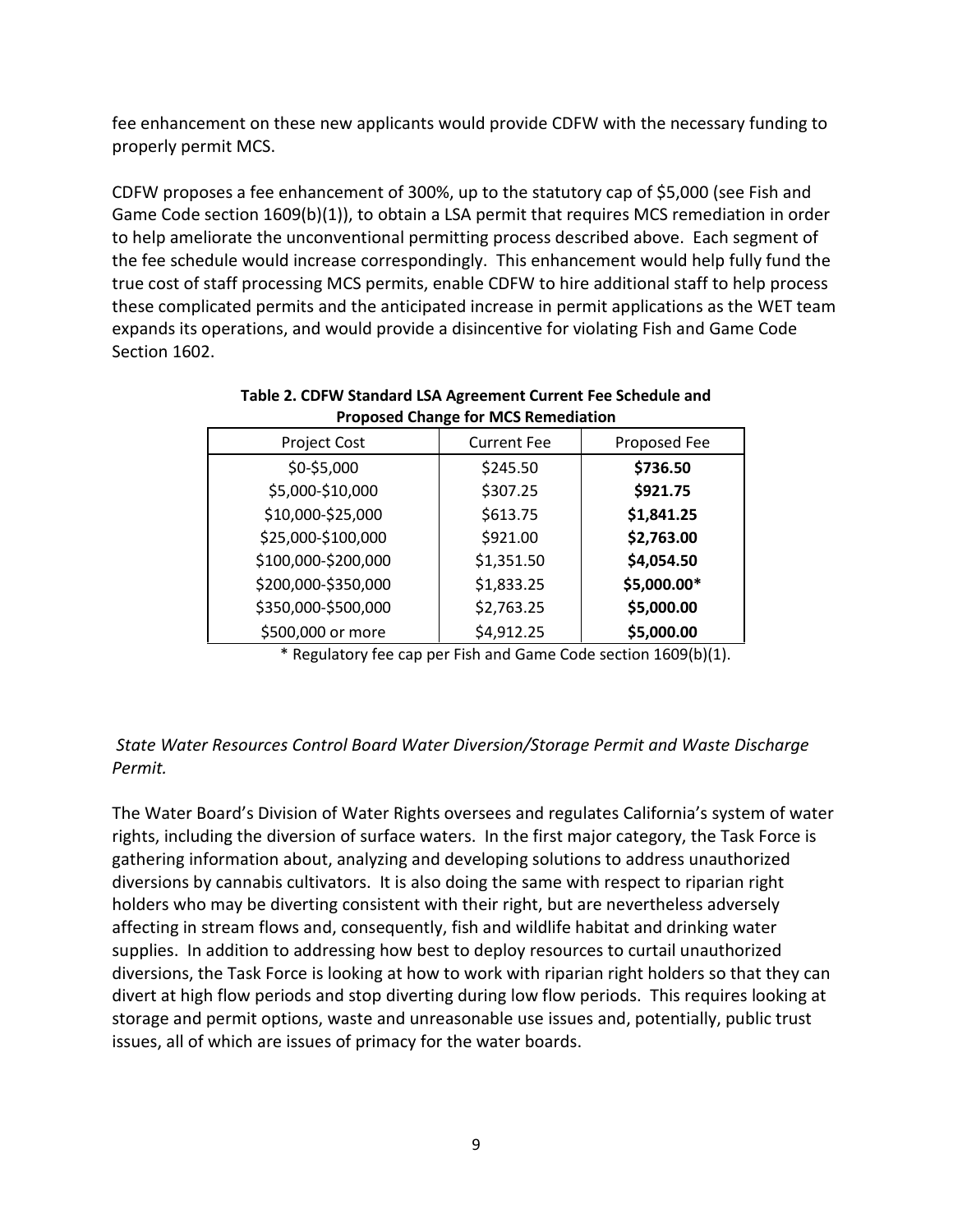At this time, the Water Boards plan to transition to a regulatory structure by adopting two "tiered" conditional waivers of waste discharge requirements or "permits" in the North Coast and Central Valley Regions, respectively. The two permits will be substantially similar, but have some nuanced differences based primarily on differences in the Regions' respective Basin Plans and other existing regulatory programs. The North Coast conditional waiver is being reviewed internally by the Task Force at this time. The North Coast's conditional waiver is slated for release to the public sometime in March, and should be on track to be considered for adoption after public comments and response sometime in Summer 2015. The Central Valley's conditional waiver is likely 4-6 months behind this time frame. Once adopted, the Water Boards will expect cannabis cultivators to enroll in the permits and pay an appropriate fee, which will be based on the tier in which the cultivator is slotted. The Water Boards have agreed with local sheriffs and other law enforcement agencies that it will work with them to determine which cultivators qualify, or could qualify with compliance assistance, for inclusion in a regulatory program, and which cultivators cannot qualify and are better suited to referral to law enforcement for criminal or civil prosecution.

## *Additional Consideration: Regulations/Legislation Related to Diversions or Obstruction of Fishbearing Waterways, and Transport of Stolen Water.*

CDFW and the Water Boards are considering whether legislative or regulatory changes are necessary to help address other cultivation-related activities adversely affecting fish and wildlife resources. For example, the obstruction or impeding of fish passage, unscreened diversions, and vehicular transport of water for marijuana cultivation without a lawful water hauler license may impact fish and wildlife resources. Illegal water drafting by individuals using unscreened diversions, barriers to fish movement, and portable tanks and pumps has increased at an alarming rate, especially during the drought. CDFW is considering proposals to enhance enforcement of Fish and Game Code sections 5901 and 6100. Most laws addressing theft of water are found in the Water Code, but are difficult to enforce. California Health and Safety Code (H&SC) section 111120 requires operators of water haulers (WH) operating in California to obtain a water hauler license issued by the Department of Public Health's Food and Drug Branch. The water hauler license is required to haul water in bulk for drinking, culinary or other purposes involving a likelihood of the water being ingested by humans. "In bulk" means containers having capacities of 250 gallons or greater. Section 111120 of the H&SC applies to potable water. Based on CDFW and Water Board staff receiving tips on trucks drafting and delivering water for marijuana cultivation, it is reasonable to assume this water is not initially meant for consumption and it is questionable whether a source is potable water. Therefore, CDFW and the Water Boards believe legislative and/or regulatory changes may be necessary to regulate the vehicular transport of water used by marijuana producers growing on private lands.

*Additional Consideration: Abandoned and Orphaned Site Cleanup Funds.*

CDFW and the Water Boards have discovered many abandoned cannabis cultivation sites and those where the property owner lacks funds to remediate adverse site conditions. These sites